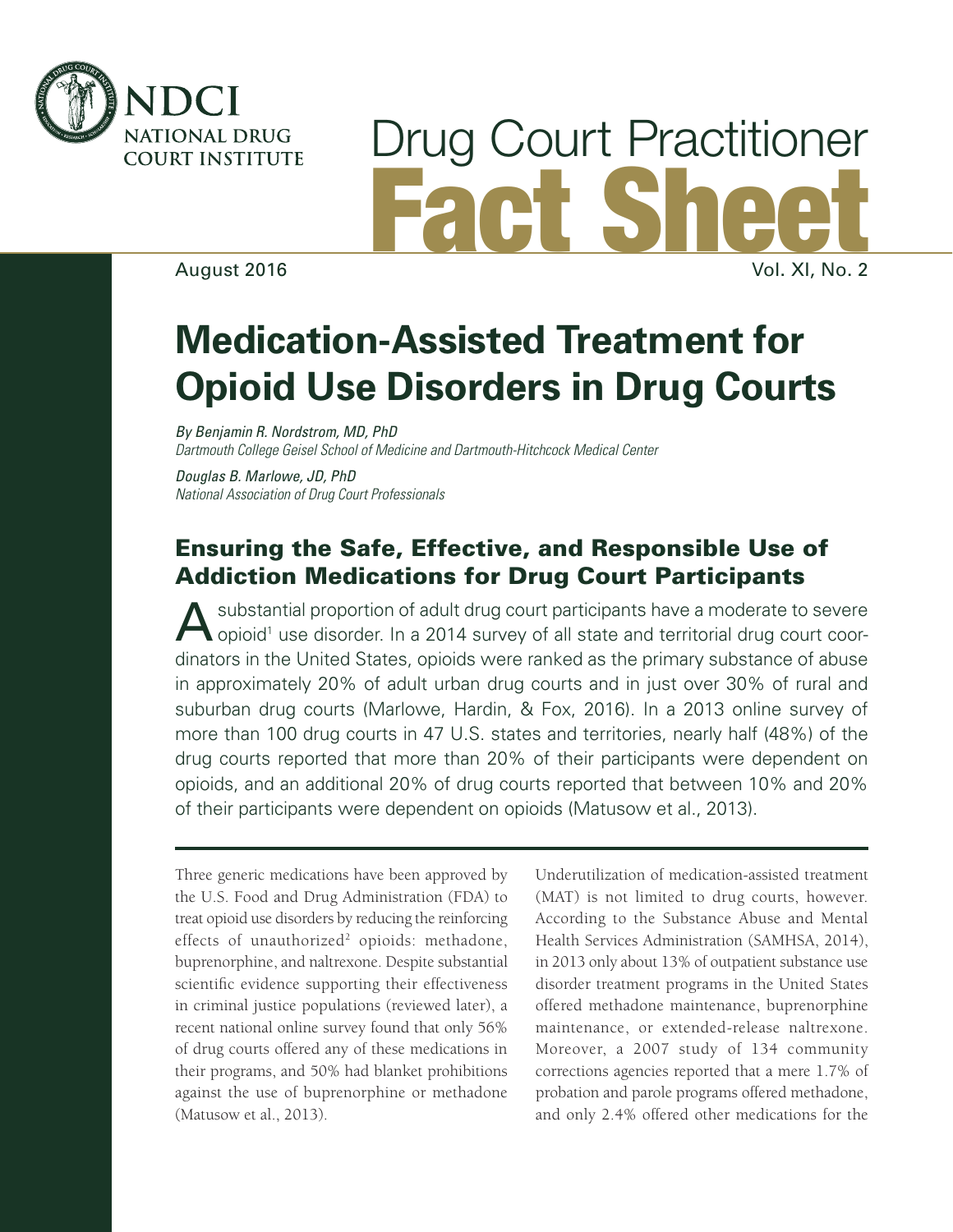

treatment of substance use disorders (Chandler, Fletcher, & Volkow, 2009). Substantial efforts are needed to educate drug court professionals and other criminal justice and treatment professionals about the potential benefits of and medical indications for MAT.

#### **Opioid Use Disorders**

Opioids stimulate nerve receptors in the brain that are part of a natural reward system (Borg et al., 2014; Kosten & George, 2002). When humans or animals engage in behaviors that are beneficial to survival, such as eating or mating, the reward system releases natural chemicals called *endorphins*. Endorphins produce a pleasurable response and encourage the individual to repeat the beneficial behavior. Without this critically important reward system, humans and animals would be at risk of serious illness or death. Endorphins also provide other important benefits for survival, such as reducing pain (Gallagher, Koob, & Popescu, 2014).

Exogenous opioids (those not produced naturally in the body) are structurally similar to endorphins and fit into the same receptors in the brain (Borg et al., 2014; Kreek, 2008). Often they will stimulate those receptors with far greater intensity than the brain is accustomed to experiencing. The resulting sensations are immediate, reliable, and can be extremely pleasurable, and they will often incite the individual to take the drug repeatedly (Park & Friedmann, 2014). Over time, the receptors become accustomed to the stimulation and reduce their sensitivity accordingly. This process leads to *tolerance*, which requires the individual to take larger and larger doses to achieve the desired effect (Kosten & George, 2002). As the brain becomes accustomed to the drug, it may also lessen production or release of its own endorphins (Kreek, 2008). As a result, the individual may become less able to experience basic pleasure from naturally rewarding activities, such as eating or socializing with others (Kosten & George, 2002).

Repeated exposure to opioids may also disrupt other brain regions. An area called the *locus coeruleus* may overproduce a chemical called *noradrenaline* (or *norepinephrine*), leading to extremely uncomfortable withdrawal symptoms (e.g., severe bone pain, chills, sweating, nausea, vomiting, anxiety, muscle cramps, diarrhea) when levels of the drug decline in the body (Kosten & George, 2002; Kreek, 2008). Disruptions in other brain regions, including the amygdala and nucleus accumbens, have also been implicated in causing withdrawal symptoms (Koob, 2008).

Opioids can further interfere with the functioning of the frontal lobe of the brain, which is responsible for judgment, planning, and insight. As a result, the individual may be more inclined to act impulsively, fail to consider the consequences of his or her actions, and neglect the persistent negative repercussions of drug use (Baler & Volkow, 2006; Chandler et al., 2009; Dackis & O'Brien, 2005; Goldstein et al., 2009). As all of these adaptive changes accumulate in the brain, the net result is what is familiarly known as the *addiction syndrome*—compulsive drug seeking, reduced involvement in productive activities, impaired insight, and persistently self-destructive behaviors (Volkow & Warren, 2014).

#### **MAT for Opioid Use Disorders**

Successful treatment of opioid use disorders typically requires a combination of medication, behavioral or cognitive-behavioral counseling, and other indicated psychosocial services, such as vocational or educational training (Center for Substance Abuse Treatment [CSAT], 2004, 2005). Studies indicate that outcomes are significantly better when psychosocial counseling is delivered in conjunction with MAT; however, information is lacking on which specific psychosocial treatments produce the best effects (Dugosh et al., 2016). The term *medication-assisted treatment* draws attention to the proper role of medication as *assisting* other forms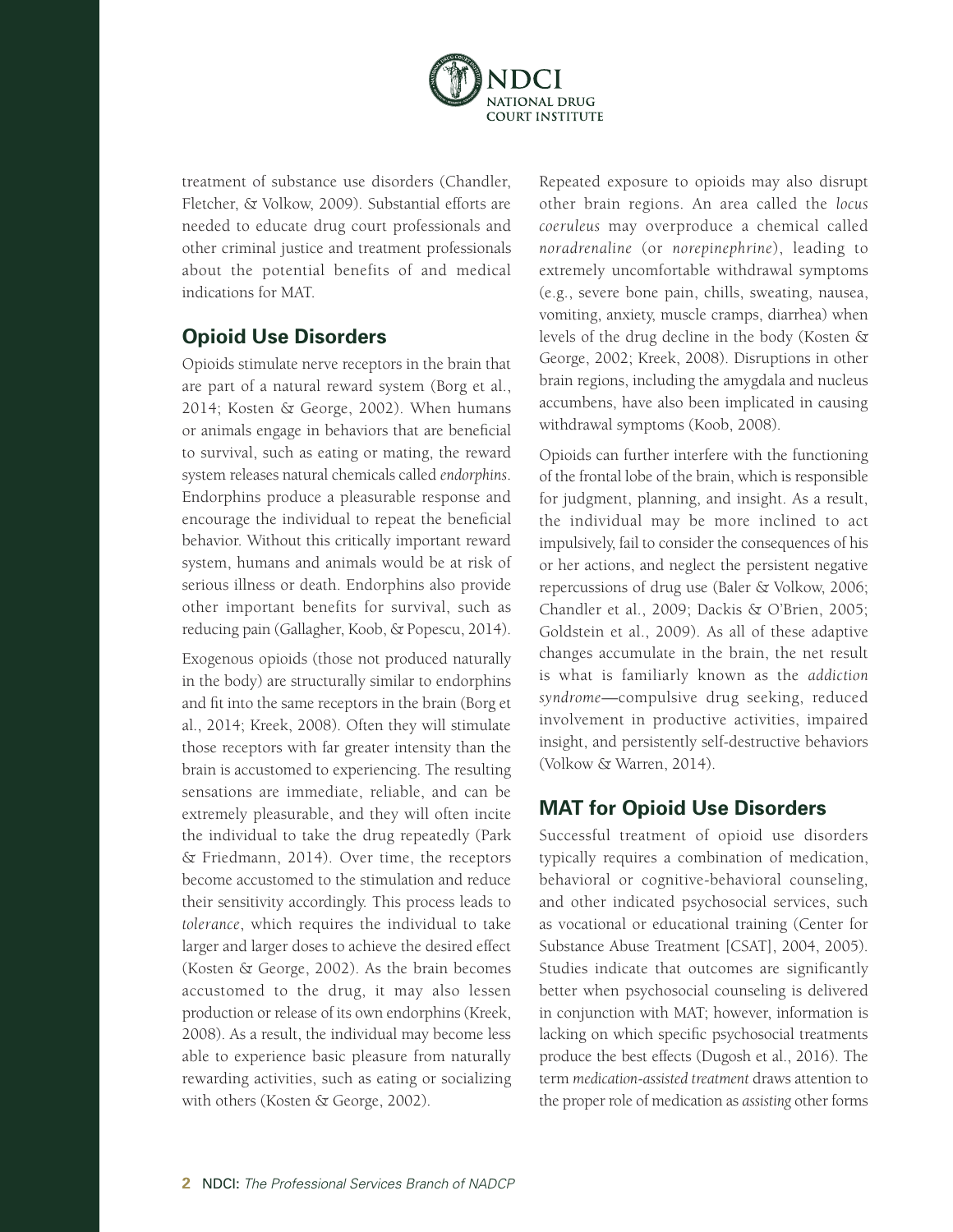of treatment to succeed (McLellan, 2008). A drug court that refers participants for MAT without also monitoring them closely and ensuring that indicated psychosocial services are delivered is out of compliance with best practice standards for the field (National Association of Drug Court Professionals [NADCP], 2013, 2015).

MAT for opioid use disorders seeks to interrupt the addiction process by chemically occupying relevant receptors in the brain, thus blocking or reducing the effects of unauthorized opioids (Stine & Kosten, 2014). Three types of medications are commonly prescribed for the treatment of opioid use disorders: agonists such as methadone, antagonists such as naltrexone, and partial agonists such as buprenorphine.

#### **Opioid Agonists**

Opioid agonist medications such as methadone belong to the same pharmacological category as illicit opioids (Borg et al., 2014; Schottenfeld, 2008). They mimic the effects of endorphins on the brain by binding to and activating opioid receptors, thus competing against unauthorized opioids to occupy those same receptors (Kreek, 2008; Schottenfeld, 2008; Stine & Kosten, 2014). Because they work in much the same way as illicit opioids, they can produce many of the same psychoactive effects in nontolerant individuals, including euphoria and withdrawal (Borg et al., 2014). They are also addictive and can cause serious side effects, including respiratory suppression, which may lead to overdose and death (Schottenfeld, 2008).

Agonist medications are, however, considerably longer acting than illicit opioids, produce significantly less intoxication and sedation, and elicit rapid tolerance to the medication's physiological effects (Martin, Zweben, & Payte, 2014). When the medication is administered properly in a gradually escalating dosage, patients do not become intoxicated or euphoric and do not experience cravings or withdrawal (Schottenfeld, 2008; Stine & Kosten, 2014). Properly treated patients should be capable of engaging in most daily activities, including nonhazardous employment, school, or child care, without experiencing debilitating symptoms or cognitive impairment. Most important, if patients receive a sufficient dosage of an agonist medication,

they should not experience cravings for opioids or become intoxicated by ingesting unauthorized opioids (Martin et al., 2014). They may, however, become intoxicated by ingesting other types of drugs, such as alcohol, marijuana, or cocaine. This possibility requires drug courts to monitor participants carefully for use of a wide range of substances to ensure that they do not substitute new substances for opioids (Heikman, Sundström, Pelander, & Ojanperä, 2016).

#### **Opioid Antagonists**

Opioid antagonist medications such as naltrexone do not belong to the same pharmacological category as opioids (O'Brien & Cornish, 2006). Antagonists bind with many of the same receptor sites in the brain as opioids, but they do not stimulate those receptors (O'Brien & Kampman, 2008). Instead, antagonists sit inertly on the receptors and prevent opioids from getting through. Because antagonists do not stimulate opioid receptors they do not cause euphoria or intoxication (Stine & Kosten, 2014). They also do not cause many of the deleterious side effects associated with agonist medications, such as respiratory suppression. A cause for concern, however, is that patients may be at risk for overdose if they resume unauthorized opioid use once antagonists are discontinued. This is because tolerance declines during antagonist treatment, and a sudden return to previous levels of opioid use can have serious medical consequences (RxList, 2013; SAMHSA, 2012).

One drawback to naltrexone is that patients must first be detoxified fully from opioids (followed by 7 to 10 days of continuous abstinence) before taking the medication (O'Brien & Kampman, 2008; SAMHSA, 2012). Administration of naltrexone prior to detoxification will precipitate an acute and severe withdrawal. For this reason, naltrexone may not be feasible for participants with severe opioid use disorders who cannot achieve an abstinent state. Although detoxification can often be accomplished in a residential setting for patients with severe opioid use disorders, not all drug courts have access to residential or detoxification treatment. Naltrexone can also cause withdrawal from opioid medications that are prescribed lawfully to treat pain or other medical conditions. Therefore, naltrexone is not a suitable treatment option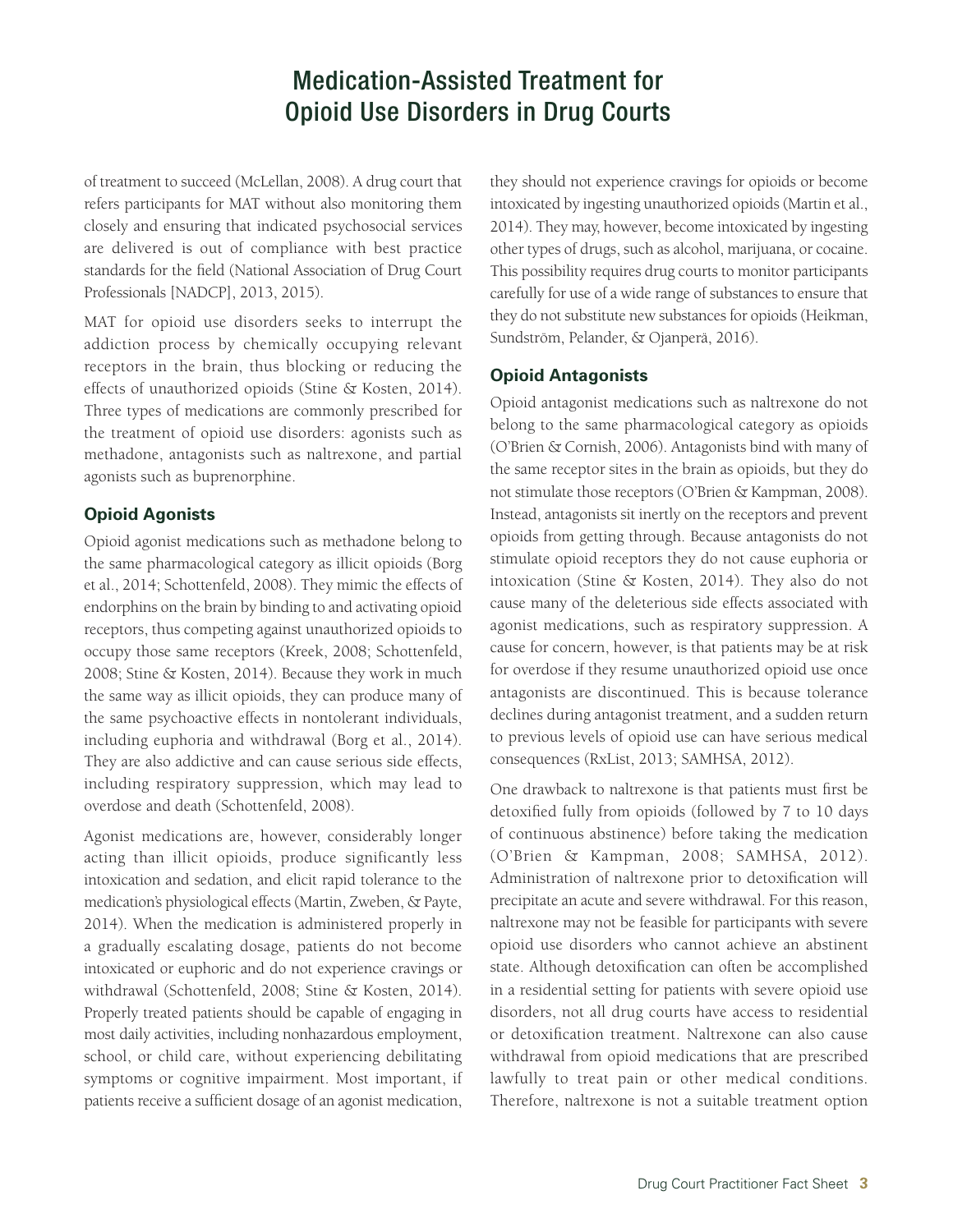

for participants who are receiving approved opioid prescriptions (O'Brien & Kampman, 2008).

Naltrexone is available generically in oral form (e.g., ReVia or Depade) and in a long-acting injectable form called Vivitrol. Vivitrol is administered via intramuscular injection, typically in the buttocks, and the effects last for approximately 30 days. Because the majority of patients in voluntary outpatient treatment stop taking oral naltrexone prematurely, a major contribution of Vivitrol is its ability to increase medication compliance substantially (O'Brien & Cornish, 2006).

#### **Partial Opioid Agonists**

Some medications, such as buprenorphine, are referred to as *partial agonists* or *mixed agonists/ antagonists* because they partially stimulate opioid receptors and also produce some blockade effects (Stine & Kosten, 2014; Strain & Lofwall, 2008). As a result, partial agonists produce a lower ceiling of effects than full agonists such as heroin or methadone (Cowan, 2007). Partial agonists can treat withdrawal symptoms and cravings but are less likely to cause intoxication or dangerous side effects such as respiratory suppression.

Buprenorphine is marketed currently under the brand names Subutex, Suboxone, Zubsolv, and Bunavail. The medication is typically absorbed gradually under the patient's tongue (sublingually) or attached to the inner cheek. Buprenorphine may be combined with another medication, naloxone, which is pharmacologically similar to naltrexone. If a patient tries to inject or crush the medication in an effort to experience a stronger intoxicating effect, the naloxone will be released and precipitate withdrawal (Strain & Lofwall, 2008). As a result, this combination can substantially reduce the likelihood of inappropriate usage. However, buprenorphine alone without naloxone is recommended for use during detoxification to avoid causing withdrawal (Strain & Lofwall, 2008) and to treat pregnant women (Jones et al., 2012).

One potential advantage of buprenorphine over methadone is that buprenorphine may be prescribed outside of a federally regulated opioid treatment program (21 C.F.R. §§ 1301.28, 1306.07[d]). This practice is commonly referred to as *office-based opioid treatment*, or OBOT, and is intended to make the medication more readily available to patients in need (Arfken, Johanson, di Menza, & Schuster, 2010).

#### **Effectiveness of MAT**

Most studies of MAT in the criminal justice system have focused on individuals on probation or parole. No study has examined the effectiveness of MAT for treating opioid use disorders in drug courts; however, preliminary evidence suggests that extended-release naltrexone can reduce alcohol use among drug court participants (Finigan, Perkins, Zold-Kilbourn, Parks, & Stringer, 2011).

Use of all three medications is associated with significantly reduced use of unauthorized opioids among probationers, parolees, and other persons with opioid use disorders involved in the criminal justice system (Clark, Hendricks, Lane, Trent, & Cropsey, 2014; Cornish et al., 1997; Crits-Christoph, Lundy, Stringer, Gallop, & Gastfriend, 2015; Cropsey et al., 2011; Gordon, Kinlock, Schwartz, & O'Grady, 2008; Gryczynski et al., 2012; Kinlock, Gordon, Schwartz, Fitzgerald, & O'Grady, 2009; Lee et al., 2016; Mitchell et al., 2014). Most studies have compared the effects of the medications combined with psychosocial counseling to counseling alone without MAT. Results of randomized, controlled studies revealed that MAT combined with counseling reduced unauthorized opioid use significantly better than counseling alone (Cornish et al., 1997; Gordon et al., 2008; Kinlock et al., 2009; Lee et al., 2016).

Methadone and buprenorphine have also been found to significantly increase treatment entry and retention among individuals on probation and parole (Gordon et al., 2008; Gordon et al., 2014; Kinlock et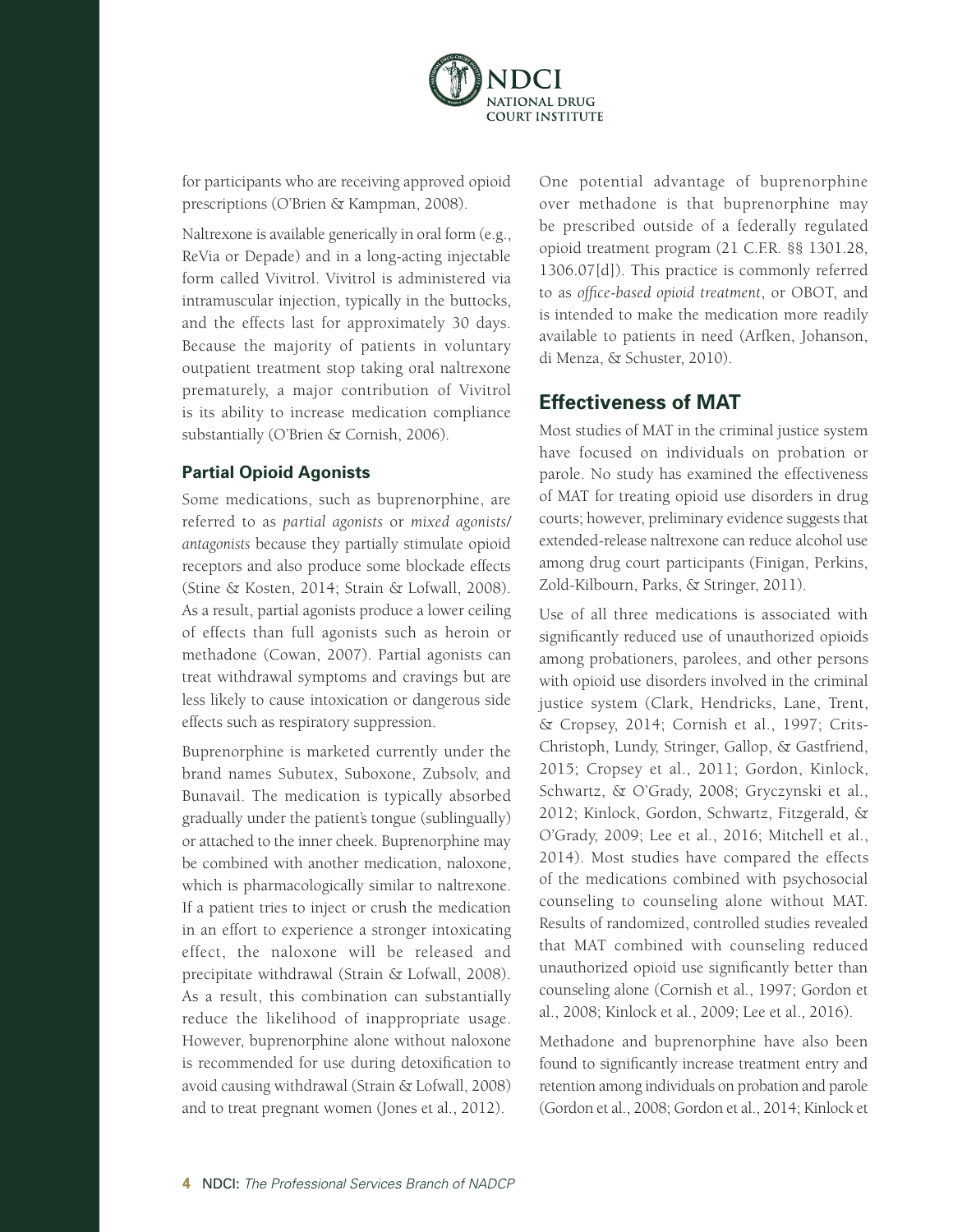al., 2009; Magura et al., 2009). Although some studies have reported significantly reduced rearrest rates, reincarceration rates, or self-reported criminal activity for probationers or parolees receiving methadone or buprenorphine (Dolan et al., 2005; Gordon et al., 2008; Havnes et al., 2012), the effects on crime outcomes have not been consistent (Egli, Pina, Skovbo Christensen, Aebi, & Killias, 2011; Magura et al., 2009; Miller, Griffin, & Gardner, 2016; Perry et al., 2015). Naltrexone, in contrast, has been consistently demonstrated to reduce rearrest and reincarceration rates (Cornish et al., 1997; Egli et al., 2011; Perry et al., 2015), and the extended-release formulation of naltrexone has been found to increase treatment retention in criminal justice populations (Crits-Christoph et al., 2015).

At present, no basis exists for concluding that any one medication is superior to another in reducing unauthorized opioid use (Perry et al., 2015). Two studies conducted in the criminal justice system found no differences in outcomes between methadone and naltrexone (Lobmaier, Kunøe, Gossop, Katevoll, & Waal, 2010) or between methadone and buprenorphine (Magura et al., 2009). Most studies conducted outside of the criminal justice system have similarly found that methadone and buprenorphine were equivalently effective at reducing unauthorized opioid use (Mattick, Breen, Kimber, & Davoli, 2014; Petitjean et al., 2001; Soyka, Zingg, Koller, & Kuefner, 2008).

#### **Best Practice Standards for MAT in Drug Courts**

Best practice standards require drug courts to permit the use of MAT in appropriate cases. In 2011, the NADCP board of directors issued a unanimous resolution directing drug courts to undertake the following:

- **•**  Keep an open mind and learn the facts about MAT.
- **•**  Obtain expert medical consultation on MAT when available.
- **•**  Make a fact-sensitive inquiry in each case to determine whether MAT is medically indicated or medically necessary for the participant.
- **•**  Explain the court's rationale for permitting or disallowing the use of MAT.

The resolution also states explicitly that drug courts should not have blanket prohibitions against MAT (NADCP, 2011). In 2013, NADCP released Volume I of the *Adult Drug Court Best Practice Standards*. Standard I (Target Population) provides that candidates for drug courts should not be excluded from participation in the program because they have a legally valid prescription for an addiction or psychiatric medication (NADCP, 2013). Standard V (Substance Abuse Treatment) further directs drug courts to offer MAT when it is prescribed and monitored by a physician trained in addiction psychiatry, addiction medicine, or a related medical field. Finally, Standard VI (Complementary Treatment and Social Services), released in Volume II of the *Standards*, directs drug courts to offer psychiatric medications for co-occurring mental health disorders when prescribed and monitored by a psychiatrist or other duly trained medical practitioner (NADCP, 2015).

Drug courts that ignore these provisions are operating below the recognized standard of care for the profession. These drug courts expose themselves to serious criticism, may find themselves ineligible for certain drug court funds, and may be overruled on appeal.

#### **Legal Standards for MAT in Drug Courts**

Best practice standards are derived from scientific evidence indicating which policies and practices are associated with better outcomes in drug courts. Legal standards, in contrast, are derived from constitutional or other legal principles governing what actions may be taken in a court of law. Legal standards relating to MAT will vary depending on whether a drug court is receiving federal funding and whether contrary medical evidence has been offered to challenge the propriety of a prescription.

Beginning in 2015, drug courts receiving federal funding pursuant to the Adult Drug Court Discretionary Grant Program must attest in writing that they will not deny otherwise eligible candidates access to the program because of a candidate's use of an FDA-approved medication for the treatment of a substance use disorder, and they will not require participants to discontinue such medications as a condition of graduating from the program (U.S. Department of Justice, 2015). The grant language creates a difficult-to-rebut presumption that MAT will be permitted if it is prescribed lawfully by a licensed medical practitioner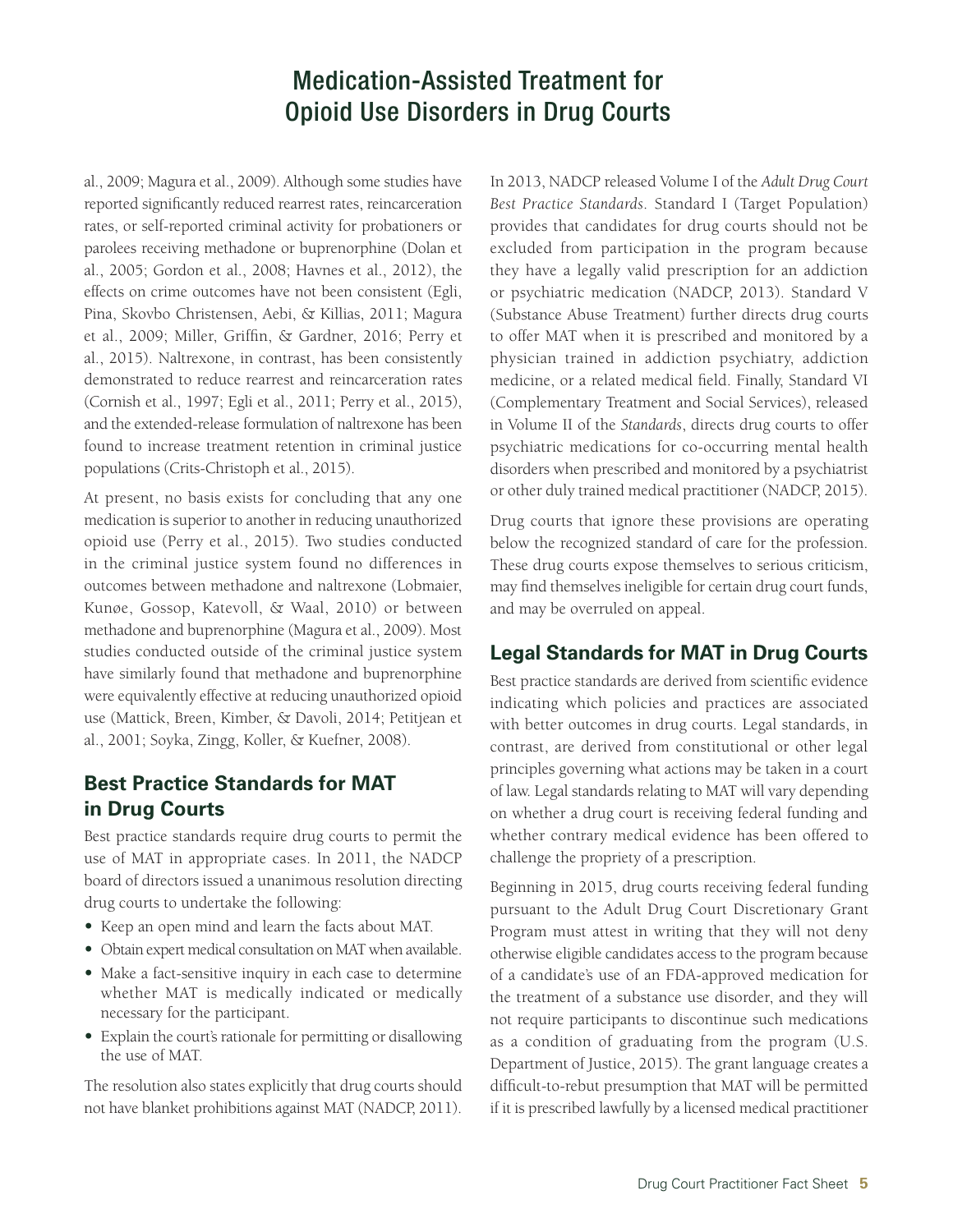

who has personally examined the participant, diagnosed him or her as having a substance use disorder, and determined that the medication is appropriate to treat the disorder. Drug courts may overrule such determinations only if the court finds that a participant has been misusing or abusing the medication or diverting the medication for unauthorized purposes.

The MAT attestation applies only to drug courts receiving Bureau of Justice Assistance or SAMHSA funding; however, it may offer an apt analysis for any drug court dealing with an uncontested prescription for MAT. Although judges have wide discretion to impose conditions of probation or community supervision, that discretion is not unbridled. The conditions cannot be arbitrary and must be reasonably related to the goals of protecting public safety or rehabilitating the individual (*Roberts v. U.S.*, 1943). If there is no opposing medical evidence to suggest that a prescription may be unnecessary or contraindicated, and if there is no indication that the participant has been misusing or diverting the medication, then rarely will there be a reasonable basis for a drug court to deny a lawful prescription for MAT from a qualified physician who has diagnosed the participant and will continue to manage the case medically going forward.

A more difficult challenge may arise if a drug court is not receiving federal funding and contrary medical evidence is offered to suggest a prescription may not be medically necessary or indicated. If, for example, the prosecution wishes to offer its own medical evidence to show that a prescription is unnecessary or contraindicated, the judge will need to rule on the matter after considering medical evidence from both sides. In this relatively circumscribed set of cases, medical experts will be required to provide the drug court with a convincing rationale for using or not using MAT in light of the specific facts of the case.

Some physicians may be unaccustomed to having their medical decisions questioned by laypersons, and even experienced physicians can have a difficult time explaining their decision-making process to nonmedical professionals. Some physicians may misinterpret well-intended questions about the basis for their opinions as an indication that drug courts are against MAT or that judges are practicing medicine without a license. This inference is not justified. A judge who questions the rationale for a medical expert's opinion in a contested case is striving to make an informed and reasoned decision in light of conflicting medical evidence. A medical expert who refuses or is unable to answer such questions does a disservice to his or her patient and to the administration of justice.

#### **Blanket Prohibitions**

Under no circumstance should a drug court have a blanket prohibition against MAT as a matter of policy. As discussed previously, NADCP's *Best Practice Standards* (2013, 2015) and the resolution of its board of directors on MAT (2011) require drug courts to evaluate requests for MAT on a caseby-case basis.

Blanket prohibitions against MAT may also be held unconstitutional and could be reversed on appeal. Some commentators have asserted that drug court participants may have a fundamental constitutional right, or a statutory right under the Americans with Disabilities Act, to receive MAT (Legal Action Center, 2009). If this assertion is correct, then drug courts would require a compelling state interest or a substantial reason to deny MAT. The court's ruling would also need to be narrowly tailored to achieve legitimate government aims (see, e.g., *People v. Hackler*, 1993). If the court could impose conditions on the use of MAT that would adequately protect public safety and prevent misuse of the medication, such as requiring observed administration of the medication, then a complete prohibition would not be narrowly tailored.

As of this writing, no published court opinion has considered whether persons under community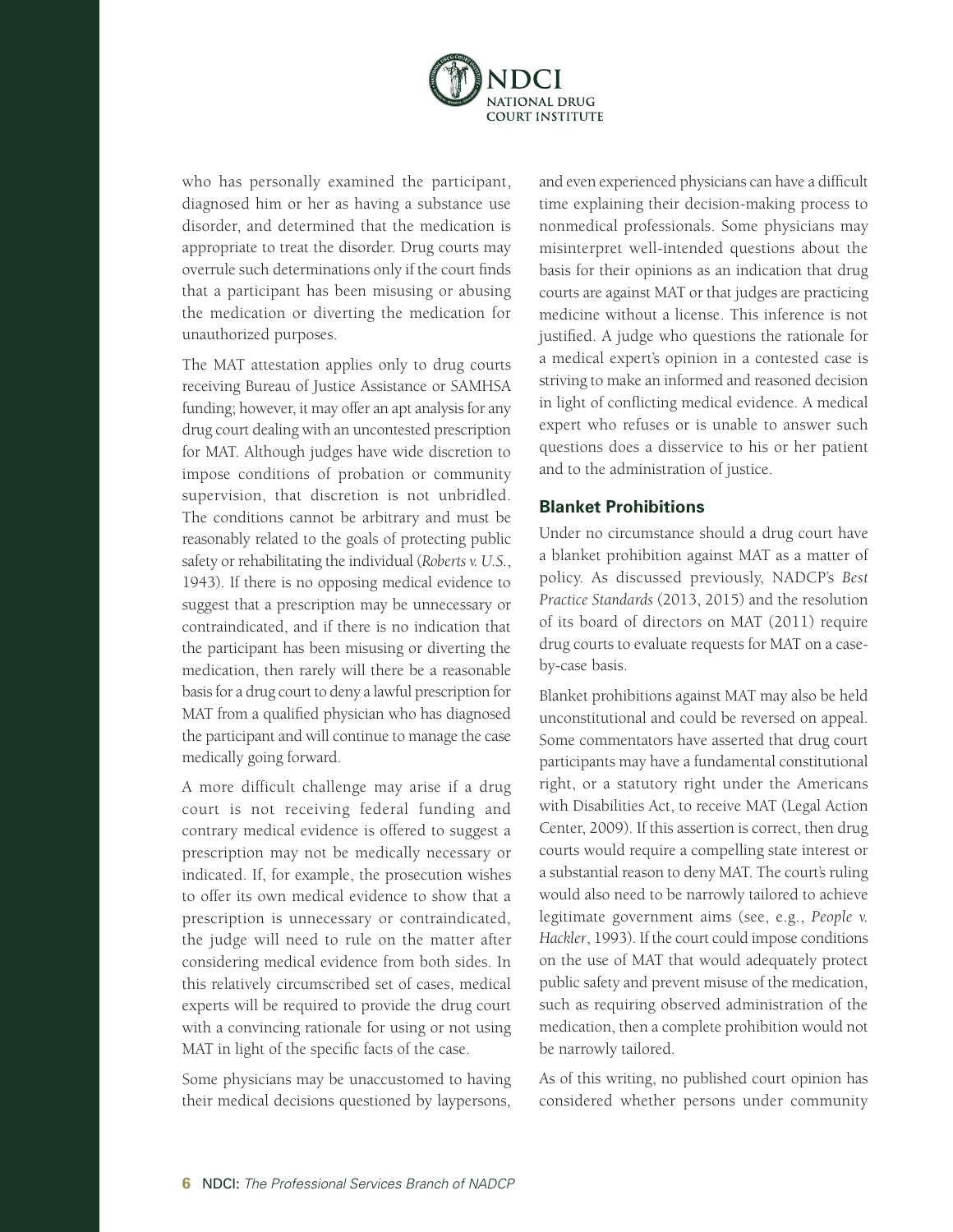criminal justice supervision have a fundamental or statutory right to receive MAT. If such a right is not found to exist, then the governing constitutional standard would be a rational basis test (Petersilia, 1998; *Roberts v. U.S.*, 1943). Under the rational basis test, conditions may not be unduly broad or arbitrary and must be reasonably related to the person's crime, likelihood of rehabilitation, or risk of future criminality (see, e.g., *Commonwealth v. Hartman*, 2006; *People v. Beaty*, 2010; *People v. Lent*, 1975; *State v. Philipps*, 1993). Judges are also required to impose individualized or particularized conditions (*Commonwealth v. Wilson*, 2010; *In re. Victor L.*, 2010; *U.S. v. Carter*, 2009). Every participant has a right to introduce relevant evidence specific to his or her case. It is fundamentally unfair for a judge to make a factual determination in one case and to assume, conclusively, that the same facts apply in other cases.<sup>3</sup>

These constitutional standards require drug court judges to (1) consider relevant information before making a factual determination, (2) hear arguments from both sides of the controversy (the defense and prosecution), and (3) receive information from scientific experts if the subject matter of the controversy is beyond the common knowledge of laypersons (Hora & Stalcup, 2008; Meyer, 2011). Medical evidence is typically beyond the knowledge of laypersons; therefore, in most cases it should be introduced or explained by a qualified medical expert. This information may be provided during team discussions in precourt staff meetings or through courtroom testimony.

A drug court that has a blanket prohibition against MAT (or against a particular medication such as methadone or buprenorphine) is, in effect, prejudging a factual matter before hearing evidence from both sides of the dispute and considering the particular facts of each case. Refusing to consider relevant evidence before making a factual determination may be viewed by an appellate court as an abuse of discretion. Trial courts are required to provide a rationale for such decisions, based on the particularized facts of the case, which is sufficient to permit meaningful appellate review (see, e.g., *U.S. v. Carter*, 2009). In the absence of an adequate record, appellate courts may overrule such baseless decisions and return the matter to the lower court for reconsideration.

#### **Contested Matters**

If a drug court is not subject to the federal funding attestation and contrary medical evidence has been offered to challenge a prescription for MAT, then the court may be called upon to resolve the conflicting arguments. In this limited class of cases, the court is not substituting its judgment for that of trained medical experts but rather is weighing the relative bases for conflicting medical opinions. Evaluating the credibility of expert evidence is an appropriate function of a court of law. This process requires medical experts to provide the court with a credible rationale for allowing or disallowing the use of a medication in a given case. Physicians are often called upon to explain their medical recommendations to patients, patients' family members, and third-party payers, and they may also be called upon to do so for judges and other criminal justice professionals who are responsible for rehabilitating persons charged with serious crimes, protecting public safety, and ensuring the fair and orderly administration of justice.

An unanswered question is what substantive legal standard applies to these matters in drug courts. The standards of *medical necessity* and *medical indication* have been applied most commonly in other legal contexts involving contested medical procedures, such as interpreting covered services in insurance policies, and these standards might be applied by analogy to drug court proceedings.

Medical necessity calls for more stringent evidence than medical indication, and requires or permits the court to take a wider range of factors into consideration (Garber, 2001). In the insurance context, for example, medically necessary treatment has been interpreted to mean treatment that meets the following criteria (see, e.g., *Hawaii Medical Service Association v. Adams*, 2009):

- **•**  Generally accepted by the medical community for treating the disorder in question
- **•**  Provided at the most appropriate level and intensity of care
- **•**  Takes into consideration the risks and benefits of that treatment, as well as alternative treatments that may be available to treat the same condition
- **•**  Proven to be effective for improving health outcomes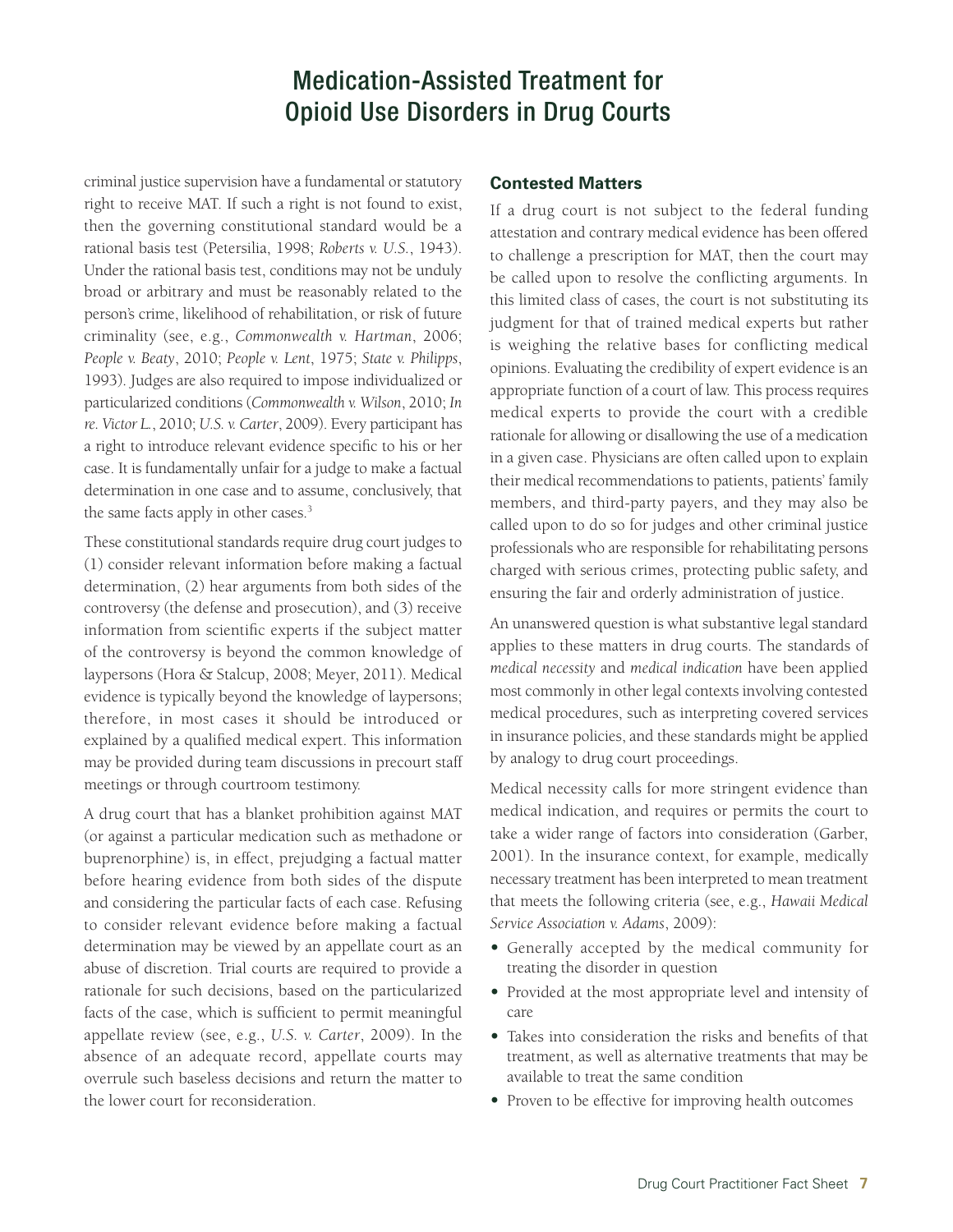

By analogy, if a drug court participant seeks permission to receive buprenorphine, under a standard of medical necessity the drug court judge would be required or permitted to consider, among other factors, the relative risks and benefits of buprenorphine for the participant as compared to other indicated treatments for opioid use disorders, such as methadone, naltrexone, or drug-free counseling.

In contrast, medical indication is a lighter standard to meet than medical necessity and may include elective, optional, or experimental treatments (Garber, 2001; *Hawaii Medical Service Association v. Adams*, 2009). Several treatments may be medically indicated for the same disorder, and the drug court judge would not be called upon to balance the relative risks and benefits of alternative treatments.

In the absence of legal precedent to guide these decisions, drug courts should indicate what standard they are applying and describe on the record the bases for their conclusions concerning MAT in contested cases. Failing to articulate a coherent rationale for a decision increases the likelihood that the decision will be overruled on appeal or the matter returned to the drug court to develop a factual record. This recommendation does not suggest that drug courts must always hold a full evidentiary hearing and develop a transcript of the proceedings to resolve contested matters relating to MAT. It may be possible in many instances to consider arguments from all interested parties, articulate a rational decision concerning MAT, and preserve the matter for appeal during the course of a routine drug court entry hearing or status hearing.

#### **Minimizing Misuse and Diversion**

Regardless of whether a drug court is receiving federal funding or a prescription for MAT has been contested, all drug courts have an obligation to minimize the chances that medications will be misused by participants or diverted for illegal purposes. Drug courts should order additional monitoring requirements or other conditions, as necessary, to ensure that medications are taken as prescribed and do not pose a risk to public safety or undermine the integrity and reputation of the criminal justice system. Several practical precautions can be taken by drug courts to reduce or eliminate the risk of misuse or diversion of prescription medications, and studies have confirmed that several of these measures can significantly reduce untoward events related to MAT (Wright et al., 2015).

- **•**  *Observed administration.* One of the most effective ways to prevent misuse or diversion of prescription medication is to require that the medication be ingested under the direct observation of treatment or court staff. If a physician's office is ill equipped for observed ingestion, then medication ingestion may be observed by a probation officer, clinical case manager, or other approved individual such as a trusted, sober, and prosocial family member or friend of the participant.
- **•**  *Adherence monitoring.* The presence of prescribed medications or their metabolites may be monitored through urine or other appropriate testing methods on a random basis to confirm that the medication is being taken reliably (CSAT, 2005). If a test does not reveal the presence of a prescribed medication or its metabolites at an anticipated level, this may suggest the medication is being overused, underused, or possibly diverted. Some methods involve analysis of blood or plasma samples (Chan & Harun, 2016; Chawarski, Schottenfeld, O'Connor, & Pakes, 1999); therefore, this level of intrusion may be justified only in cases involving suspected repeated infractions related to MAT.
- **•**  *Random callbacks.* Participants may be called back to the treatment program or drug court on a random basis for pill counts to confirm that the medication is being taken as prescribed. A short pill count may indicate the medication is being taken too often or in excessive doses or is being sold or traded illegally. A high pill count indicates the medication is not being taken as prescribed.
- **•**  *Medication event monitoring system.* A medication event monitoring system (MEMS) is a medication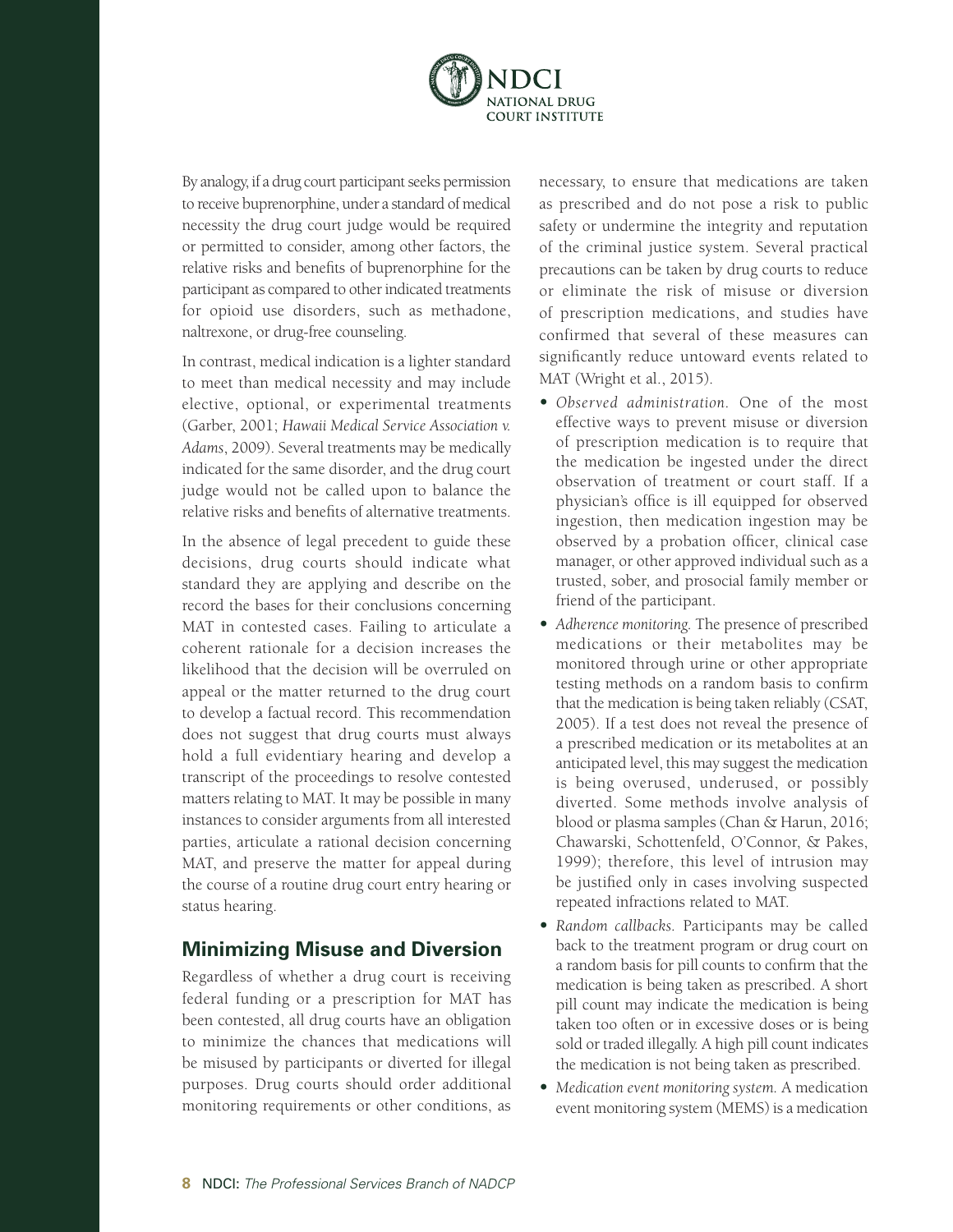container or cap with a microprocessor that records the date, time, and number of pills that were removed each time the container is opened. Use of a MEMS provides a reliable indicator of medication compliance among individuals with severe mental health disorders (Remington et al., 2007); however, it has not been evaluated in a criminal justice population.

- **•**  *Preapprovals.* Except in medical emergencies, participants should be required to receive preapproval from the drug court before obtaining a new prescription for an addictive or intoxicating medication. The participant should be required to inform the treating physician that he or she has a substance use disorder diagnosis and is participating in a drug court. The participant should also be required to sign any requisite releases of information that are necessary for the physician to communicate freely with the drug court team about the participant's diagnosis, prognosis, treatment plan, and course of treatment.
- **•**  *Prescription drug monitoring programs.* Forty-nine states and the Territory of Guam participate in prescription drug monitoring programs (PDMPs). PDMPs are statemaintained electronic databases containing information on all controlled substances prescribed within the state and other states with reporting reciprocity (Centers for Disease Control and Prevention, 2015). Reports typically include a list of all prescriptions for controlled substances filled for a given individual within the previous 12 months. Studies indicate that implementation of PDMPs has been associated with significant reductions in opioid-related overdose deaths and unwarranted opioid prescriptions in the U.S. (Chang et al., 2016; Delcher, Wagenaar, Goldberger, Cook, & Maldonado-Molina, 2015; Patrick, Fry, Jones, & Buntin, 2016). Where permitted by law, drug courts are encouraged to obtain PDMP reports on all of their participants, not just those receiving authorized prescriptions, as a check on unauthorized medication use.
- **•**  *Abuse-deterrence formulations.* Abuse-deterrence formulations are available for several addiction medications. For example, misuse and diversion of medications has been reduced significantly by combining naloxone with buprenorphine, administering the long-acting injectable formulation of naltrexone, administering methadone in liquid form, and administering buprenorphine in the form of a soluble sublingual tape (Wright et al., 2015).

Failure to abide by these conditions may be viewed as a willful infraction of the rules of the program and sanctioned accordingly. For example, if a participant's urine test does not reveal the presence of a prescribed medication or its metabolites at an anticipated level, if a pill count falls short of the expected number of pills, or if a participant obtains an unauthorized prescription for an addictive or intoxicating medication, this fact may be taken as evidence of illicit diversion, unauthorized drug use, or a failure to obey critical program requirements. The participant handbook should spell out clearly participants' responsibilities with regard to prescription medications and the potential consequences of failure to meet these important obligations (NADCP, 2013, 2015).

#### **Locating Qualified Medical Providers**

Many drug courts rely on their treatment team members or local substance use disorder treatment programs to determine whether MAT is indicated and to identify qualified medical practitioners. Unfortunately, many treatment programs do not have physicians or nurses on staff (McLellan, Carise, & Kleber, 2003; National Center on Addiction and Substance Abuse, 2012) and some treatment agencies working with drug courts may have limited access to or familiarity with medical treatments (Matusow et al., 2013). Drug courts may find it necessary to look beyond their immediate team members to identify qualified medical providers.

The websites listed on the next page provide directories of physicians or treatment agencies specializing in addiction medicine or addiction psychiatry. Most of these websites can be queried by city, state, or zip code to identify medical practitioners located close to a drug court.

In addition, local single-state agencies for substance use disorder treatment usually maintain lists of credentialed providers, including those authorized to provide private office-based treatment with buprenorphine. Colleges, universities, and medical schools are also excellent resources for locating substance use disorder specialists; however, qualified faculty members are likely to already be included on at least one of the directories listed on page 10. Finally, drug courts are encouraged to contact their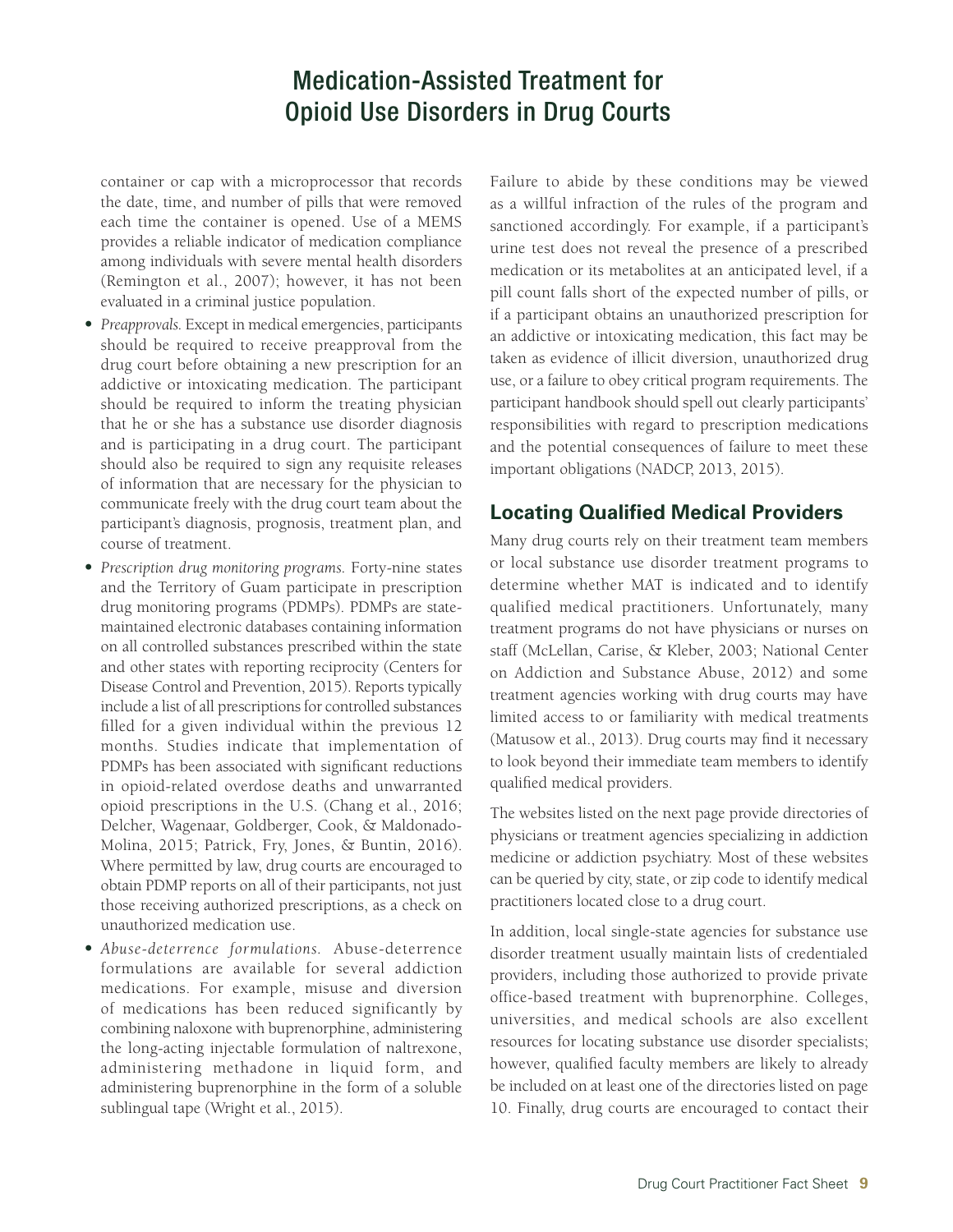

#### Provider Resources

- **•**  American Academy of Addiction Psychiatry [www.aaap.org/patient-resources/](http://www.aaap.org/patient-resources/find-a-specialist/) [find-a-specialist](http://www.aaap.org/patient-resources/find-a-specialist/)
- **•**  American Board of Addiction Medicine [www.abam.net/find-a-doctor](http://www.abam.net/find-a-doctor/)
- **•**  American Society of Addiction Medicine [community.asam.org/search](http://community.asam.org/search/)
- **•**  SAMHSA Behavioral Health Treatment Services Locator <findtreatment.samhsa.gov>
- **•**  SAMHSA Buprenorphine Treatment Physician Locator [www.samhsa.gov/medication-assisted](http://www.samhsa.gov/medication-assisted-treatment/physician-program-data/treatment-physician-locator)[treatment/physician-program-data/](http://www.samhsa.gov/medication-assisted-treatment/physician-program-data/treatment-physician-locator) [treatment-physician-locator](http://www.samhsa.gov/medication-assisted-treatment/physician-program-data/treatment-physician-locator)

state or county board of health to identify medical practitioners offering substance use disorder treatment in their area.

#### **Conclusion**

It is not possible for drug court professionals or addiction physicians to perform their jobs effectively without improving interdisciplinary communication. Drug courts cannot deliver effective treatment without medical input, and physicians cannot hope to reach large numbers of individuals suffering from substance use disorders without learning to function in a criminal justice environment.

Although both professions may at times need reminding, learning to work collaboratively is a core responsibility of each discipline. The courtroom forum is designed specifically to examine unproven assumptions and discover truth. Due process requires a fair hearing on factual matters and forces all parties to prove the logic and accuracy of their assertions. It is not acceptable for drug courts to have blanket prohibitions against MAT or to act on

the basis of incomplete or erroneous information when making fundamental decisions that affect participants' health and welfare. Failing to consider scientific evidence when making decisions about MAT falls short of best practice standards (NADCP, 2013, 2015) and may under some circumstances amount to an abuse of judicial discretion.

Medical experts, for their part, must learn to communicate effectively with criminal justice professionals. Some individuals suffering from opiate use disorders will need MAT for a period of time, others may need it indefinitely, and still others may not need it at all (Stine & Kosten, 2014). For those who do need MAT, some will be well suited to treatment with an antagonist medication and others will require an agonist or partial-agonist medication. It is the role of a competent physician to determine, based on the best available information, what regimen is most likely to be successful for a given patient. It is also the responsibility of a physician to explain this decision-making process to nonmedical persons, including the patient, the patient's loved ones, and third-party payers. Asking physicians to do the same for criminal justice professionals is consistent with their professional duties and an unavoidable requirement of the law.

Physicians are likely to find that the quality of their medical practice improves significantly when they are asked to articulate their decision-making process to nonmedical professionals. Giving words to one's actions and describing one's thought processes to interested third parties has a way of sharpening clinical skills and enhancing treatment results. Drug court teams, in turn, will find they learn a great deal about the neuroscience of substance use disorders if they open their minds, ask the right questions, and listen impartially to the answers (Matejkowski, Dugosh, Clements, & Festinger, 2015). The development of collaborative working relationships between physicians and drug court professionals is likely to raise the bar for both disciplines and optimize outcomes for drug court participants, the judicial system, and the public at large.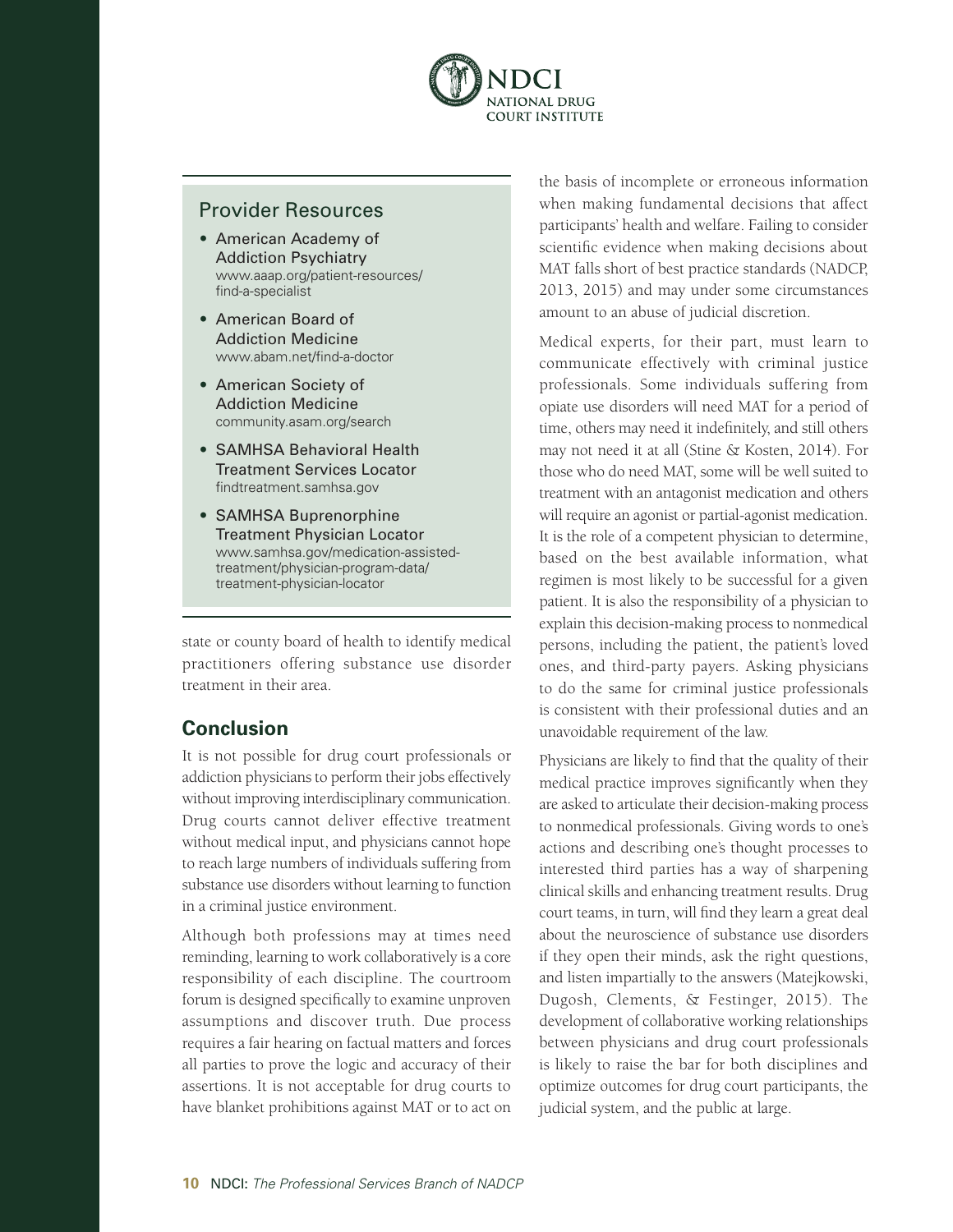#### **Endnotes**

- 1. The term *opiate* commonly refers to drugs that are extracted from the poppy plant, whereas *opioid* refers to drugs that are synthesized in a laboratory to produce the same psychoactive or medicinal effects as opiates. Unless otherwise indicated, the term *opioid* is used in this document to refer to both opiates and opioids.
- 2. Unauthorized opioids include illicit opiates such as heroin and pharmaceutical opioids such as oxycodone that are taken for a nonmedical purpose, without a

lawful prescription, or without prior approval from the drug court and not during a medical emergency.

3. An exception is when courts take judicial notice of facts that are so well established there is no need to relitigate the issue. For example, a court might take judicial notice of the fact that buprenorphine is approved by the FDA for the treatment of opioid dependence. Courts have not taken judicial notice of facts that would justify a blanket prohibition against MAT.

#### References

21 C.F.R., § 1301.28, 70 FR 36342, June 23, 2005, as amended at 73 FR 29688, May 22, 2008.

21 C.F.R., § 1306.07(d), 39 FR 37986, Oct. 25, 1974, as amended at 70 FR 36344, June 23, 2005.

Arfken, C.L., Johanson, C.E., di Menza, S., & Schuster, C.R. (2010). Expanding treatment capacity for opioid dependence with office-based treatment with buprenorphine: National surveys of physicians. *Journal of Substance Abuse Treatment*, *39*(2), 96–104.

Baler, R.D., & Volkow, N.D. (2006). Drug addiction: The neurobiology of disrupted self-control. *Trends in Molecular Medicine*, *12*(12), 559–566.

Borg, L., Buonora, M., Butelman, E.R., Ducat, E., Ray, B.M., & Kreek, M.J. (2014). The pharmacology of opioids. In R.K. Ries, D.A. Fiellin, S.C. Miller, & R. Saitz (Eds.), *The ASAM principles of addiction medicine* (5th ed., pp. 135–150). Philadelphia: Wolters Kluwer.

Center for Substance Abuse Treatment. (2004). *Clinical guidelines for the use of buprenorphine in the treatment of opioid addiction* (Treatment Improvement Protocol [TIP] Series 40; DHHS Publication No. [SMA] 04-3939). Rockville, MD: Substance Abuse and Mental Health Services Administration.

Center for Substance Abuse Treatment. (2005). *Medicationassisted treatment for opioid addiction in opioid treatment programs* (Treatment Improvement Protocol [TIP] Series 43; DHHS Publication No. [SMA] 12-4214). Rockville, MD: Substance Abuse and Mental Health Services Administration.

Centers for Disease Control and Prevention. (2015). Prescription drug monitoring programs (PDMPs). Retrieved from [http://www.](http://www.cdc.gov/drugoverdose/pdmp/index.html) [cdc.gov/drugoverdose/pdmp/index.html](http://www.cdc.gov/drugoverdose/pdmp/index.html)

Chan, K., & Harun, H. (2016). Liquid chromatography tandem mass spectrometric method validation for the quantification of buprenorphine and norbuprenorphine in whole blood. *Australian Journal of Forensic Sciences*, 1–15. doi:10.1080/00450618.2016. 1153148

Chandler, R.K., Fletcher, B.W., & Volkow, N.D. (2009). Treating drug abuse and addiction in the criminal justice system: Improving public health and safety. *Journal of the American Medical Association*, *301*(2), 183–190.

Chang, H.Y., Lyapustina, T., Rutkow, L., Daubresse, M., Richey, M., Faul, M., … Alexander, G.C. (2016). Impact of prescription drug monitoring programs and pill mill laws on high-risk opioid prescribers: A comparative interrupted time series analysis. *Drug and Alcohol Dependence, 165*, 1–8.

Chawarski, M.C., Schottenfeld, R.S., O'Connor, P.G., & Pakes, J. (1999). Plasma concentrations of buprenorphine 24 to 72 hours after dosing. *Drug and Alcohol Dependence, 55*(1), 157–163.

Clark, C.B., Hendricks, P.S., Lane, P.S., Trent, L., & Cropsey, K.L. (2014). Methadone maintenance treatment may improve completion rates and delay opioid relapse for opioid dependent individuals under community corrections supervision. *Addictive Behaviors, 39*(12), 1736–1740.

Commonwealth v. Hartman, 908 A.2d 316, 320 (Pa. Super. 2006).

Commonwealth v. Wilson, 11 A.3d 519 (Pa. Super. 2010).

Cornish, J.W., Metzger, D., Woody, G.E., Wilson, D., McLellan, A.T., Vandergrift, B., & O'Brien, C.P. (1997). Naltrexone pharmacotherapy for opioid dependent federal probationers. *Journal of Substance Abuse Treatment, 14*(6), 529–534.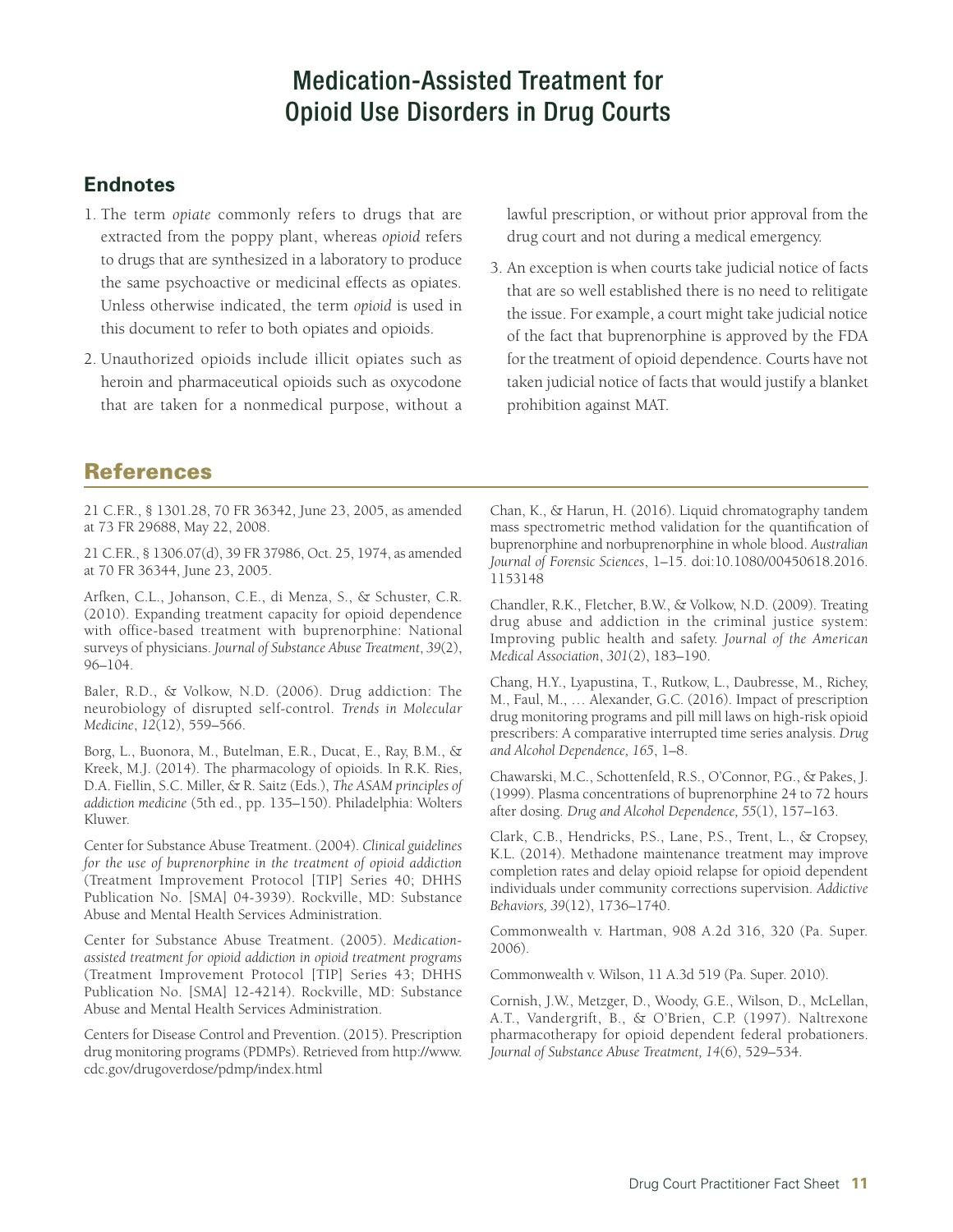

#### References *(continued)*

Cowan, A. (2007). Buprenorphine: The basic pharmacology revisited. *Journal of Addiction Medicine, 1*(2), 68–72.

Crits-Christoph, P., Lundy, C., Stringer, M., Gallop, R., & Gastfriend, D.R. (2015). Extended-release naltrexone for alcohol and opioid problems in Missouri parolees and probationers. *Journal of Substance Abuse Treatment, 56*, 54–60.

Cropsey, K.L., Lane, P.S., Hale, G.J., Jackson, D.O., Clark, C.B., Ingersoll, K.S., ... Stitzer, M.L. (2011). Results of a pilot randomized controlled trial of buprenorphine for opioid dependent women in the criminal justice system. *Drug and Alcohol Dependence, 119*(3), 172–178.

Dackis, C., & O'Brien, C. (2005). Neurobiology of addiction: Treatment and public policy ramifications. *Nature Neuroscience, 8*(11), 1431–1436.

Delcher, C., Wagenaar, A.C., Goldberger, B.A., Cook, R.L., & Maldonado-Molina, M.M. (2015). Abrupt decline in oxycodone-caused mortality after implementation of Florida's prescription drug monitoring program. *Drug and Alcohol Dependence, 150*, 63–68.

Dolan, K.A., Shearer, J., White, B., Zhou, J., Kaldor, J., & Wodak, A.D. (2005). Four-year follow-up of imprisoned male heroin users and methadone treatment: Mortality, re-incarceration and hepatitis C infection. *Addiction, 100*(6), 820–828.

Dugosh, K., Abraham, A., Seymour, B., McLoyd, K., Chalk, M., & Festinger, D. (2016). A systematic review on the use of psychosocial interventions in conjunction with medications for the treatment of opioid addiction. *Journal of Addiction Medicine, 10*(2), 93–103.

Egli, N., Pina, M., Skovbo Christensen, P.S., Aebi, M., & Killias, M. (2011). Effects of drug substitution programs on offending among drug-addicts. *Campbell Systematic Reviews, 2009*(3), 1–40. Retrieved from [http://www.](http://www.campbellcollaboration.org/lib/download/1924/Egli_Drug_Substitution_Review_revised_210211.pdf) [campbellcollaboration.org/lib/download/1924/Egli\\_](http://www.campbellcollaboration.org/lib/download/1924/Egli_Drug_Substitution_Review_revised_210211.pdf) [Drug\\_Substitution\\_Review\\_revised\\_210211.pdf](http://www.campbellcollaboration.org/lib/download/1924/Egli_Drug_Substitution_Review_revised_210211.pdf)

Finigan, M.W., Perkins, T., Zold-Kilbourn, P., Parks, J., & Stringer, M. (2011). Preliminary evaluation of extendedrelease naltrexone in Michigan and Missouri drug courts. *Journal of Substance Abuse Treatment, 41*(3), 288–293.

Gallagher, R.M., Koob, G., & Popescu, A. (2014). The pathophysiology of chronic pain and clinical interfaces with addiction. In R.K. Ries, D.A. Fiellin, S.C. Miller, & R. Saitz (Eds.), *The ASAM principles of addiction medicine* (5th ed., pp. 1435–1456). Philadelphia: Wolters Kluwer.

Garber, A.M. (2001). Evidence-based coverage policy. *Health Affairs, 20*(5), 62–82. Retrieved from http:// content.healthaffairs.org/content/20/5/62.full.html

Goldstein, R.Z., Bechara, A., Garavan, H., Childress, A.R., Paulus, M.P., & Volkow, N.D. (2009). The neurocircuitry of impaired insight in drug addiction. *Trends in Cognitive Sciences, 13*(9), 372–380.

Gordon, M.S., Kinlock, T.W., Schwartz, R.P., Fitzgerald, T.T., O'Grady, K.E., & Vocci, F.J. (2014). A randomized controlled trial of prison-initiated buprenorphine: Prison outcomes and community treatment entry. *Drug and Alcohol Dependence, 142*, 33–40.

Gordon, M.S., Kinlock, T.W., Schwartz, R.P., & O'Grady, K.E. (2008). A randomized clinical trial of methadone maintenance for prisoners: Findings at 6 months postrelease. *Addiction, 103*(8), 1333–1342.

Gryczynski, J., Kinlock, T. W., Kelly, S.M., O'Grady, K.E., Gordon, M.S., & Schwartz, R.P. (2012). Opioid agonist maintenance for probationers: patient-level predictors of treatment retention, drug use, and crime. *Substance Abuse, 33*(1), 30–39.

Havnes, I., Bukten, A., Gossop, M., Waal, H., Stangeland, P., & Clausen, T. (2012). Reductions in convictions for violent crime during opioid maintenance treatment: A longitudinal national cohort study. *Drug and Alcohol Dependence, 124*(3), 307–310.

Hawaii Medical Service Association v. Adams, 120 Haw. 446 (App. 2009).

Heikman, P., Sundström, M., Pelander, A., & Ojanperä, I. (2016). New psychoactive substances as part of polydrug abuse within opioid maintenance treatment revealed by comprehensive high-resolution mass spectrometric urine drug screening. *Human Psychopharmacology, 31*(1), 44–52.

Hora, P.F., & Stalcup, T. (2008). Drug treatment courts in the twenty-first century: The evolution of the revolution in problem-solving courts. *Georgia Law Review, 42*, 717–811.

In re. Victor L., 182 Cal.App.4th 902 (Cal. Ct. App. 2010).

Jones, H.E., Heil, S.H., Baewert, A., Arria, A.M., Kaltenbach, K., Martin, P.R., ... Fischer, G. (2012). Buprenorphine treatment of opioid-dependent pregnant women: A comprehensive review. *Addiction, 107*(S1), 5–27.

Kinlock, T.W., Gordon, M.S., Schwartz, R.P., Fitzgerald, T.T., & O'Grady, K.E. (2009). A randomized clinical trial of methadone maintenance for prisoners: Results at 12 months postrelease. *Journal of Substance Abuse Treatment, 37*(3), 277–285.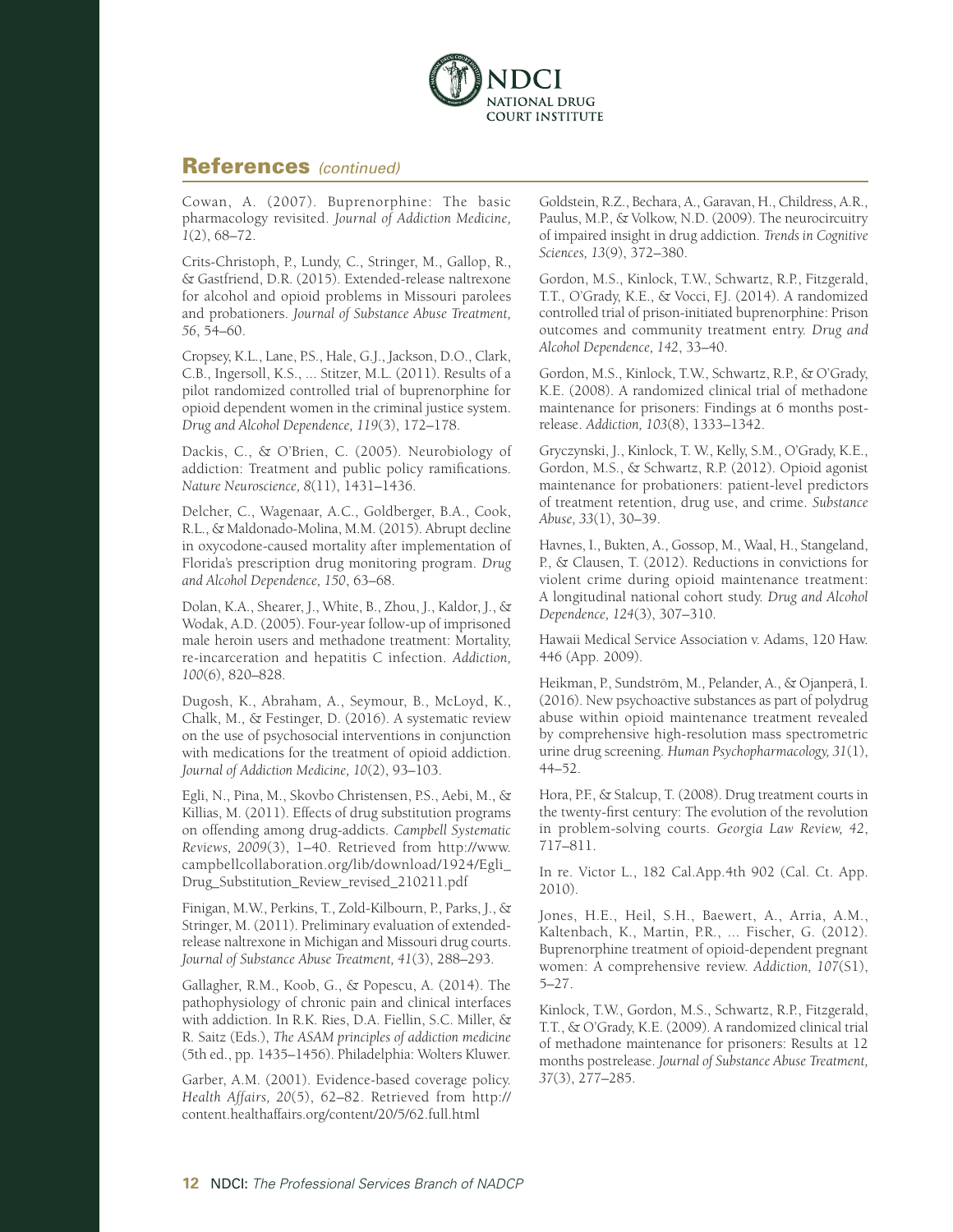Koob, G.F. (2008). Neurobiology of addiction. In M. Galanter & H.D. Kleber (Eds.), *Textbook of substance abuse treatment* (4th ed.) (pp. 3–16). Washington DC: American Psychiatric Publishing.

Kosten, T.R., & George, T.P. (2002). The neurobiology of opioid dependence: Implications for treatment. *Science & Practice Perspectives, 1*(1), 13–20. Retrieved from [http://www.ncbi.nlm.](http://www.ncbi.nlm.nih.gov/pmc/articles/PMC2851054/) [nih.gov/pmc/articles/PMC2851054/](http://www.ncbi.nlm.nih.gov/pmc/articles/PMC2851054/)

Kreek, M.J. (2008). Neurobiology of opiates and opioids. In M. Galanter & H.D. Kleber (Eds.), *Textbook of substance abuse treatment* (4th ed., pp. 247–264). Washington DC: American Psychiatric Publishing.

Lee, J.D., Friedmann, P.D., Kinlock, T.W., Nunes, E.V., Boney, T.Y., Hoskinson, R.A., . . . O'Brien, C.P. (2016). Extended-release naltrexone to prevent opioid relapse in criminal justice offenders. *New England Journal of Medicine, 374*, 1232–1242.

Legal Action Center. (2009). Know your rights: Rights for individuals on medication-assisted treatment (HHS Publication No. [SMA] 09-4449]. Rockville, MD: Center for Substance Abuse Treatment, Substance Abuse and Mental Health Services Administration.

Lobmaier, P.P., Kunøe, N., Gossop, M., Katevoll, T., & Waal, H. (2010). Naltrexone implants compared to methadone: Outcomes six months after prison release. *European Addiction Research, 16*(3), 139–145.

Magura, S., Lee, J.D., Hershberger, J., Joseph, H., Marsch, L., Shropshire, C., & Rosenblum, A. (2009). Buprenorphine and methadone maintenance in jail and post-release: A randomized clinical trial. *Drug and Alcohol Dependence, 99*(1), 222–230.

Marlowe, D.B., Hardin, C.D., & Fox, C.L. (2016). *Painting the current picture: A national report on drug courts and other problem solving courts in the United States*. Alexandria, VA: National Drug Court Institute. Retrieved from

Martin, J., Zweben, J.E., & Payte, J.T. (2014). Opioid maintenance treatment. In R.K. Ries, D.A. Fiellin, S. C. Miller & R. Saitz (Eds.), *The ASAM principles of addiction medicine* (5th ed., pp. 759–777). Philadelphia: Wolters Kluwer.

Matejkowski, J., Dugosh, K.L., Clements, N.T., & Festinger, D.S. (2015). Pilot testing of an online training for criminal justice professionals on medication-assisted treatment. *Journal of Addictions and Offender Counseling, 36*(1), 13–27.

Mattick, R.P., Breen, C., Kimber, J., & Davoli, M. (2014). Buprenorphine maintenance versus placebo or methadone maintenance for opioid dependence. *Cochrane Database of Systematic Reviews, 2*(2).

Matusow, H., Dickman, S.L., Rich, J.D., Fong, C., Dumont, D.M., Hardin, C., ... Rosenblum, A. (2013). Medication assisted treatment in US drug courts: Results from a nationwide survey

of availability, barriers and attitudes. *Journal of Substance Abuse Treatment, 44*(5), 473–480.

McLellan, A.T. (2008). Evolution in addiction treatment concepts and methods. In M. Galanter & H.D. Kleber (Eds.), *Textbook of substance abuse treatment* (4th ed.) (pp. 93–108). Washington DC: American Psychiatric Publishing.

McLellan, A.T., Carise, D., & Kleber, H.D. (2003). Can the national addiction treatment infrastructure support the public's demand for quality care? *Journal of Substance Abuse Treatment, 25*(2), 117–121.

Meyer, W. (2011). Constitutional and legal issues in Drug Courts. In D.B. Marlowe & W.G. Meyer (Eds.), *The Drug Court judicial benchbook* (pp. 159–180). Alexandria, VA: National Drug Court Institute. Retrieved from [http://www.ndci.org/sites/default/files/](http://www.ndci.org/sites/default/files/nadcp/14146_NDCI_Benchbook_v6.pdf) [nadcp/14146\\_NDCI\\_Benchbook\\_v6.pdf](http://www.ndci.org/sites/default/files/nadcp/14146_NDCI_Benchbook_v6.pdf)

Miller, J.M., Griffin, O.H., III, & Gardner, C.M. (2016). Opiate treatment in the criminal justice system: A review of crimesolutions.gov evidence rated programs. *American Journal of Criminal Justice, 41*(1), 70–82.

Mitchell, S.G., Gryczynski, J., Kelly, S.M., O'Grady, K.E., Jaffe, J.H., Olsen, Y.K., & Schwartz, R.P. (2014). Treatment outcomes of African American buprenorphine patients by parole and probation status. *Journal of Drug Issues, 44*(1), 69–82.

National Association of Drug Court Professionals. (2011). Resolution of the Board of Directors on the availability of medically assisted treatment (M.A.T.) for addiction in Drug Courts. Alexandria, VA: Author. Retrieved from [http://www.](http://www.nadcp.org/sites/default/files/nadcp/AdultDrugCourtBestPracticeStandards.pdf) [nadcp.org/sites/default/files/nadcp/NADCP Board Statement on](http://www.nadcp.org/sites/default/files/nadcp/AdultDrugCourtBestPracticeStandards.pdf) [MAT.pdf](http://www.nadcp.org/sites/default/files/nadcp/AdultDrugCourtBestPracticeStandards.pdf) 

National Association of Drug Court Professionals. (2013). *Adult Drug Court best practice standards* (Vol. I). Alexandria, VA: Author. Retrieved from [http://www.nadcp.org/sites/default/files/nadcp/](http://www.nadcp.org/sites/default/files/nadcp/AdultDrugCourtBestPracticeStandards.pdf) [AdultDrugCourtBestPracticeStandards.pdf](http://www.nadcp.org/sites/default/files/nadcp/AdultDrugCourtBestPracticeStandards.pdf)

National Association of Drug Court Professionals. (2015). *Adult Drug Court best practice standards* (Vol. II). Alexandria, VA: Author. Retrieved from https://ndcrc.org/wp-content/plugins/ [download-attachments/includes/download.php?id=4111](https://ndcrc.org/wp-content/plugins/download-attachments/includes/download.php?id=4111)

National Center on Addiction and Substance Abuse. (2012). *Addiction medicine: Closing the gap between science and practice*. New York: Columbia University. Retrieved from [http://](http://www.centeronaddiction.org/addiction-research/reports/addiction-medicine) [www.centeronaddiction.org/addiction-research/reports/](http://www.centeronaddiction.org/addiction-research/reports/addiction-medicine) [addiction-medicine](http://www.centeronaddiction.org/addiction-research/reports/addiction-medicine) 

O'Brien, C., & Cornish, J.W. (2006). Naltrexone for probationers and parolees. *Journal of Substance Abuse Treatment, 31*(2), 107–111.

O'Brien, C., & Kampman, K.M. (2008). Antagonists of opioids. In M. Galanter & H.D. Kleber (Eds.), *Textbook of substance abuse treatment* (4th ed., pp. 325–329). Washington DC: American Psychiatric Publishing.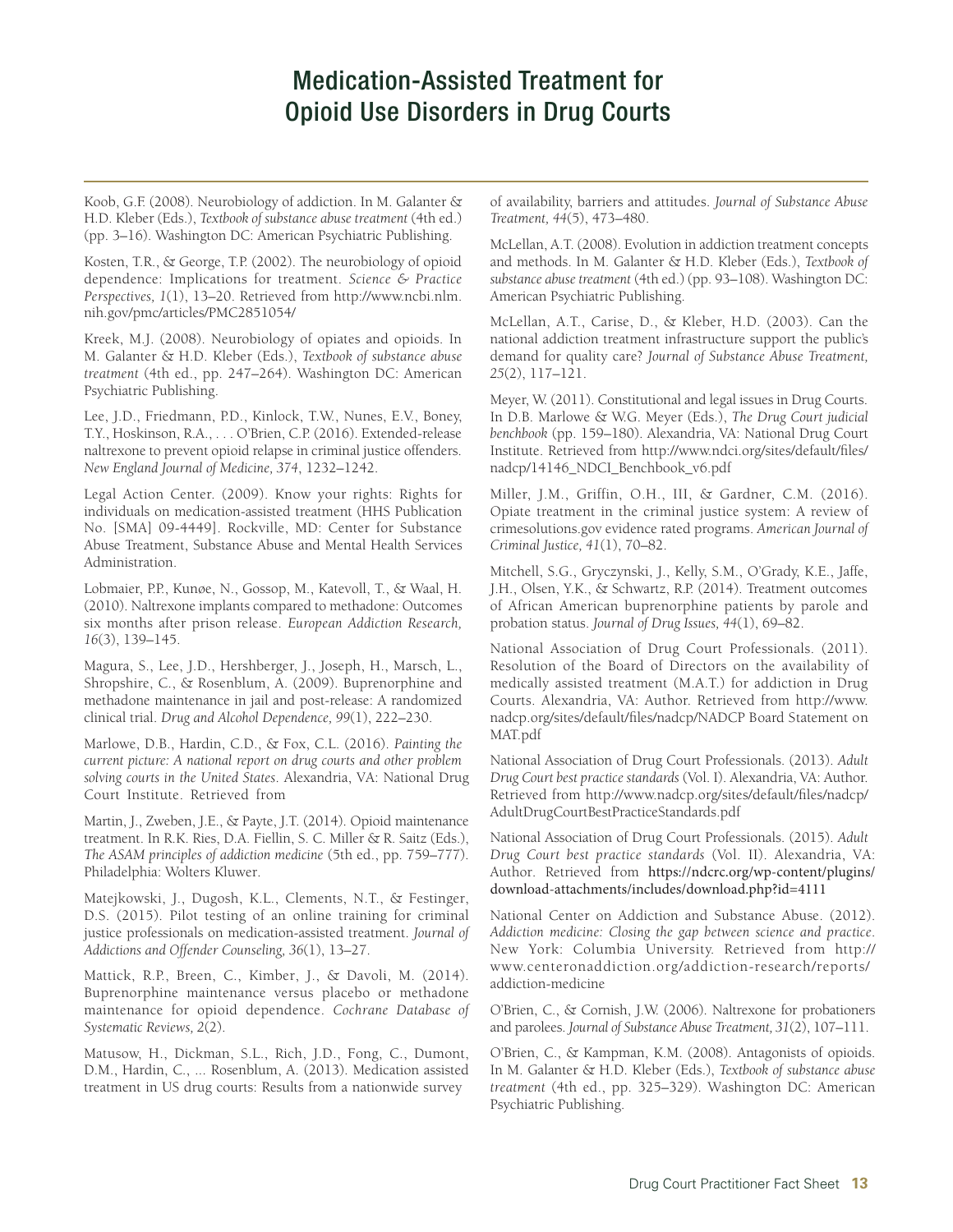

#### References *(continued)*

Park, T.W., & Friedmann, P.D. (2014). Medications for addiction treatment: An opportunity for prescribing clinicians to facilitate remission from alcohol and opioid use disorders. *Rhode Island Medical Journal (2013), 97*(10), 20–24.

Patrick, S.W., Fry, C.E., Jones, T.F., & Buntin, M.B. (2016). Implementation of prescription drug monitoring programs associated with reductions in opioid-related death rates. *Health Affairs, 35*(7), 1324–1332.

People v. Beaty, 181 Cal.App.4th 644 (Cal. Ct. App. 2010).

People v. Hackler, 13 Cal.App.4th 1049 (Cal. Ct. App. 1993).

People v. Lent, 15 Cal.3d 481 (1975).

Perry, A.E., Neilson, M., Martyn-St. James, M., Glanville, J.M., Woodhouse, R., Godfrey, C., & Hewitt, C. (2015). Pharmacological interventions for drug-using offenders. *Cochrane Database of Systematic Reviews, 6*. doi:10.1002/14651858.CD010862.pub2

Petersilia, J. (1998). Probation in the United States. *APPA Perspectives*, Spring, 30–41.

Petitjean, S., Stohler, R., Déglon, J.J., Livoti, S., Waldvogel, D., Uehlinger, C., & Ladewig, D. (2001). Double-blind randomized trial of buprenorphine and methadone in opiate dependence. *Drug and Alcohol Dependence, 62*(1), 97–104.

Remington, G., Kwon, J., Collins, A., Laporte, D., Mann, S., & Christensen, B. (2007). The use of electronic monitoring (MEMS®) to evaluate antipsychotic compliance in outpatients with schizophrenia. *Schizophrenia Research, 90*(1), 229–237.

Roberts v. United States, 320 U.S. 264 (88 L. Ed. 41, 64 S. Ct. 113, 1943).

RxList. (2013). Drugs A–Z: Revia. Retrieved from [http://](http://www.rxlist.com/revia-drug/warnings-precautions.htm) [www.rxlist.com/revia-drug/warnings-precautions.htm](http://www.rxlist.com/revia-drug/warnings-precautions.htm)

Schottenfeld, R.S. (2008). Opioid maintenance treatment. In M. Galanter & H.D. Kleber (Eds.), *Textbook of substance abuse treatment* (4th ed.) (pp. 289–308). Washington DC: American Psychiatric Publishing.

Soyka, M., Zingg, C., Koller, G., & Kuefner, H. (2008). Retention rate and substance use in methadone and buprenorphine maintenance therapy and predictors of outcome: Results from a randomized study. *International Journal of Neuropsychopharmacology, 11*(5), 641–653.

State v. Philipps, 242 Neb. 894, 496 N.W.2d 874 (1993).

Stine, S.M., & Kosten, T.R. (2014). Pharmacologic interventions for opioid dependence. In R.K. Ries, D.A. Fiellin, S. C. Miller & R. Saitz (Eds.), *The ASAM principles of addiction medicine* (5th ed.) (pp. 735–758). Philadelphia: Wolters Kluwer.

Strain, E.S., & Lofwall, M.R. (2008). Buprenorphine maintenance. In M. Galanter & H.D. Kleber (Eds.), *Textbook of substance abuse treatment* (4th ed., pp. 309–324). Washington DC: American Psychiatric Publishing.

Substance Abuse and Mental Health Services Administration. (2012). An introduction to extendedrelease injectable naltrexone for the treatment of people with opioid dependence. *SAMHSA Advisory, 11*(1), 1–8. Retrieved from [http://store.samhsa.gov/shin/content//](http://store.samhsa.gov/shin/content//SMA12-4682/SMA12-4682.pdf) [SMA12-4682/SMA12-4682.pdf](http://store.samhsa.gov/shin/content//SMA12-4682/SMA12-4682.pdf)

Substance Abuse and Mental Health Services Administration. (2014). National Survey of Substance Abuse Treatment Services (N-SSATS): 2013: Data on substance abuse treatment facilities (BHSIS Series S-73, HHS Publication No. [SMA] 14-489). Rockville, MD: Author. Retrieved from [http://www.samhsa.gov/data/](http://www.samhsa.gov/data/sites/default/files/2013_N-SSATS/2013_N-SSATS_National_Survey_of_Substance_Abuse_Treatment_Services.pdf) [sites/default/files/2013\\_N-SSATS/2013\\_N-SSATS\\_](http://www.samhsa.gov/data/sites/default/files/2013_N-SSATS/2013_N-SSATS_National_Survey_of_Substance_Abuse_Treatment_Services.pdf) [National\\_Survey\\_of\\_Substance\\_Abuse\\_Treatment\\_](http://www.samhsa.gov/data/sites/default/files/2013_N-SSATS/2013_N-SSATS_National_Survey_of_Substance_Abuse_Treatment_Services.pdf) [Services.pdf](http://www.samhsa.gov/data/sites/default/files/2013_N-SSATS/2013_N-SSATS_National_Survey_of_Substance_Abuse_Treatment_Services.pdf)

U.S. v. Carter, 564 F.3d 325 (4th Cir. 2009).

U.S. Department of Justice, Office of Justice Programs, Bureau of Justice Assistance. (2015). Adult Drug Court Discretionary Grant Program FY 2015 Competitive Grant Announcement (OMB No. 1121-0329). Retrieved from<https://www.bja.gov/Funding/15DrugCourtSol.pdf>

Volkow, N.D., & Warren, K.R. (2014). Drug addiction: The neurobiology of behavior gone awry. In R.K. Ries, D.A. Fiellin, S.C. Miller & R. Saitz (Eds.), *The ASAM principles of addiction medicine* (5th ed.) (pp. 3–18). Philadelphia: Wolters Kluwer.

Wright, N., D'Agnone, O., Krajci, P., Littlewood, R., Alho, H., Reimer, J., ... Maremmani, I. (2015). Addressing misuse and diversion of opioid substitution medication: Guidance based on systematic evidence review and real-world experience. *Journal of Public Health*. doi:10.1093/pubmed/fdv150